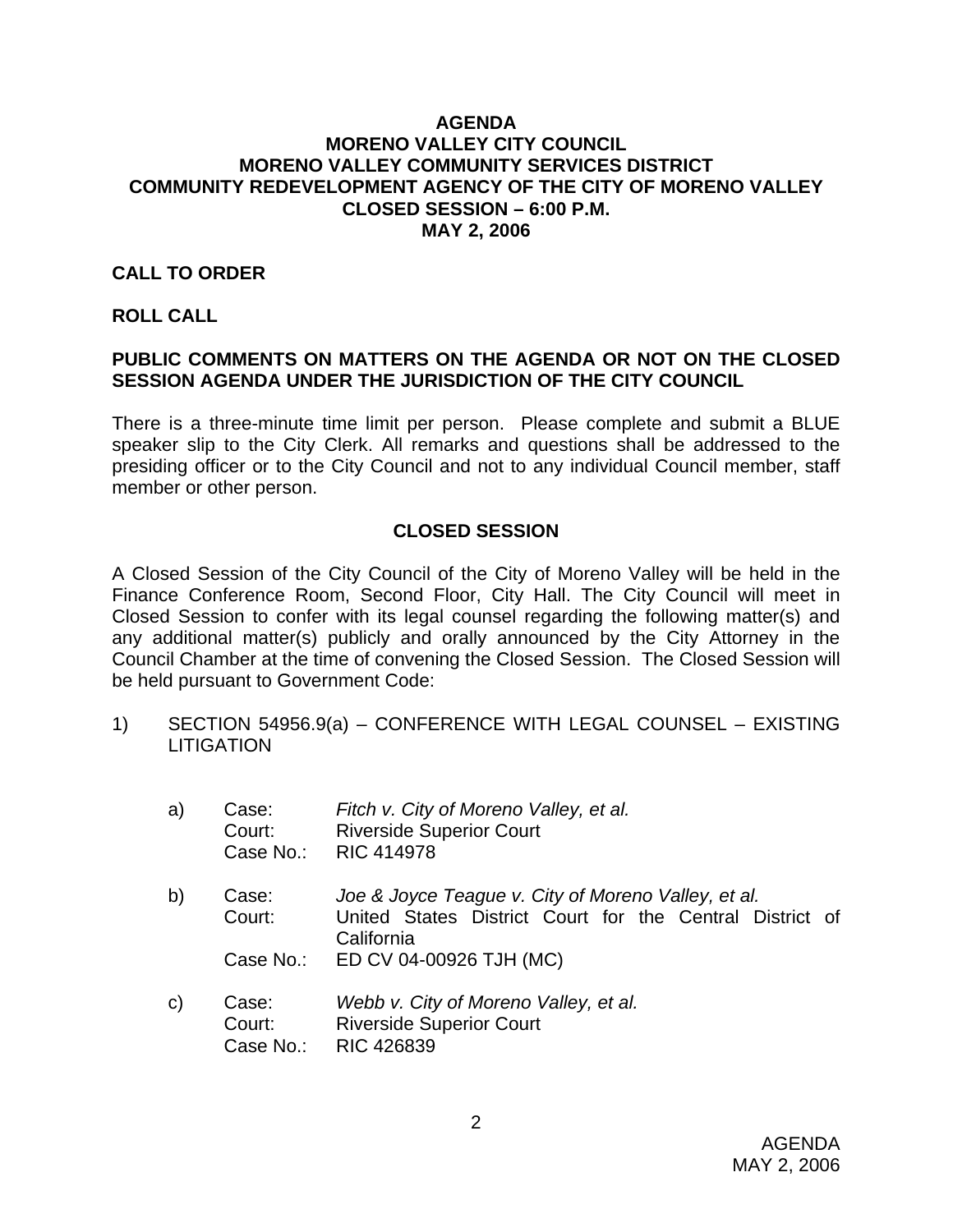| d) | Case:<br>Court:<br>Case No.  | Bond Blacktop v. City of Moreno Valley<br><b>Riverside Superior Court</b><br><b>RIC 423517</b>                               |
|----|------------------------------|------------------------------------------------------------------------------------------------------------------------------|
| e) | Case:<br>Court:<br>Case No.: | Rados v. City of Moreno Valley, et al.<br><b>Riverside Superior Court</b><br><b>RIC 425323</b>                               |
| f) | Case:<br>Court:<br>Case No.  | Theresa Fontno v. City of Moreno Valley, et al.<br><b>Riverside Superior Court</b><br><b>RIC 436322</b>                      |
| g) | Case:<br>Court:<br>Case No.: | Mireles & Beeler v. City of Moreno Valley<br><b>Riverside Superior Court</b><br><b>RIC 433878</b>                            |
| h) | Case:<br>Court:<br>Case No.: | Monaco v. City of Moreno Valley, et al.<br><b>Riverside Superior Court</b><br><b>RIC 428221</b>                              |
| i) | Case:<br>Court:<br>Case No.: | Frank Almeida v. City of Moreno Valley<br><b>Riverside Superior Court</b><br><b>RIC 439717</b>                               |
| j) | Case:<br>Court:<br>Case No.: | Granados v. City of Moreno Valley<br>United States District Court, Central District of California<br>EDCV 05 - 00724 GAF MLG |
| k) | Case:<br>Court:<br>Case No.: | Christine Mendez v. City of Moreno Valley, et al.<br><b>Riverside Superior Court</b><br><b>RIC 445967</b>                    |
| I) | Case:<br>Court:<br>Case No.: | Mary Anne Ramirez v. City of Moreno Valley, et al.<br><b>Riverside Superior Court</b><br><b>RIC 444070</b>                   |
| m) | Case:<br>Court:<br>Case No.: | City of Moreno Valley vs. Regional Properties, Inc., et al.<br><b>Riverside Superior Court</b><br><b>RIC 427840</b>          |